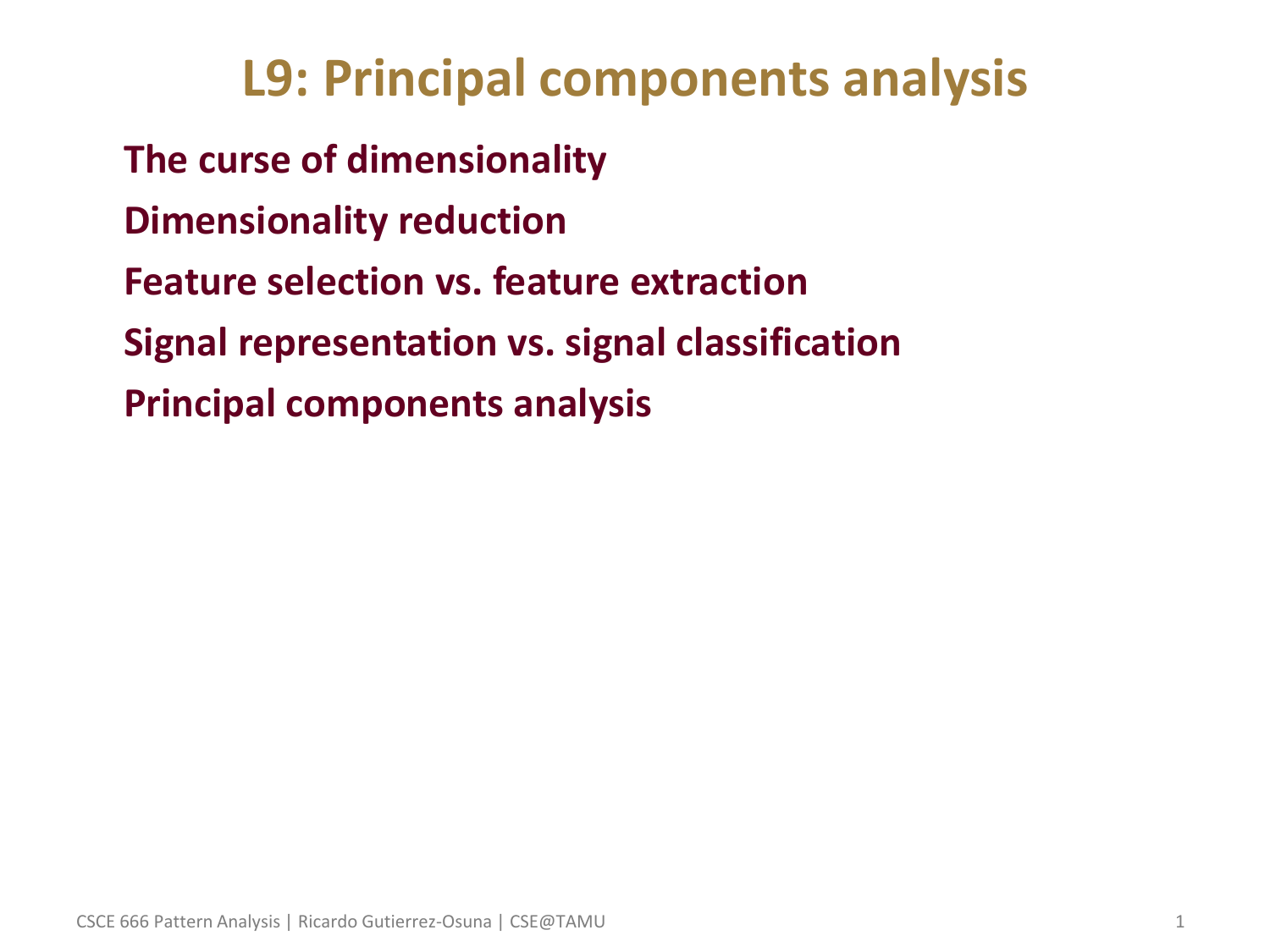# **The curse of dimensionality**

### • **The curse of dimensionality**

- A term coined by Bellman in 1961
- Refers to the problems associated with multivariate data analysis as the dimensionality increases

### • **Consider a 3-class pattern recognition problem**

- A simple approach would be to
	- Divide the feature space into uniform bins
	- Compute the ratio of examples for each class at each bin and,
	- For a new example, choose the predominant class in its bin
- In our toy problem we decide to start with one single feature and divide the real line into 3 segments



– After doing this, we notice that there exists too much overlap among the classes, so we decide to incorporate a second feature to try and improve separability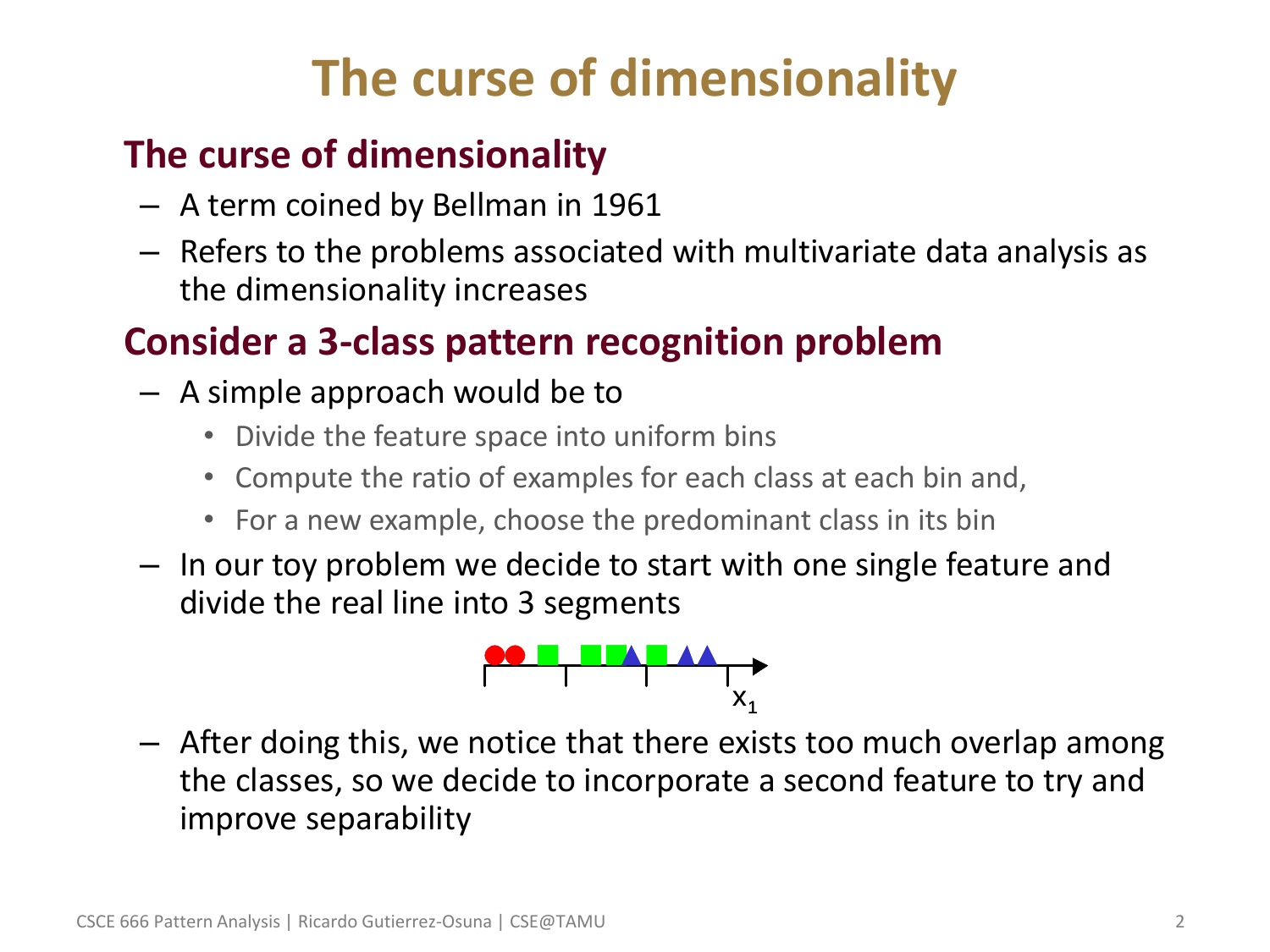### • **We decide to preserve the granularity of each axis, which**  raises the number of bins from  $3$  (in 1D) to  $3^2 = 9$  (in 2D)

- At this point we need to make a decision: do we maintain the density of examples per bin or do we keep the number of examples had for the one-dimensional case?
- Choosing to maintain the density increases the number of examples from 9 (in 1D) to 27 (in 2D)
- Choosing to maintain the number of examples results in a 2D scatter plot that is very sparse

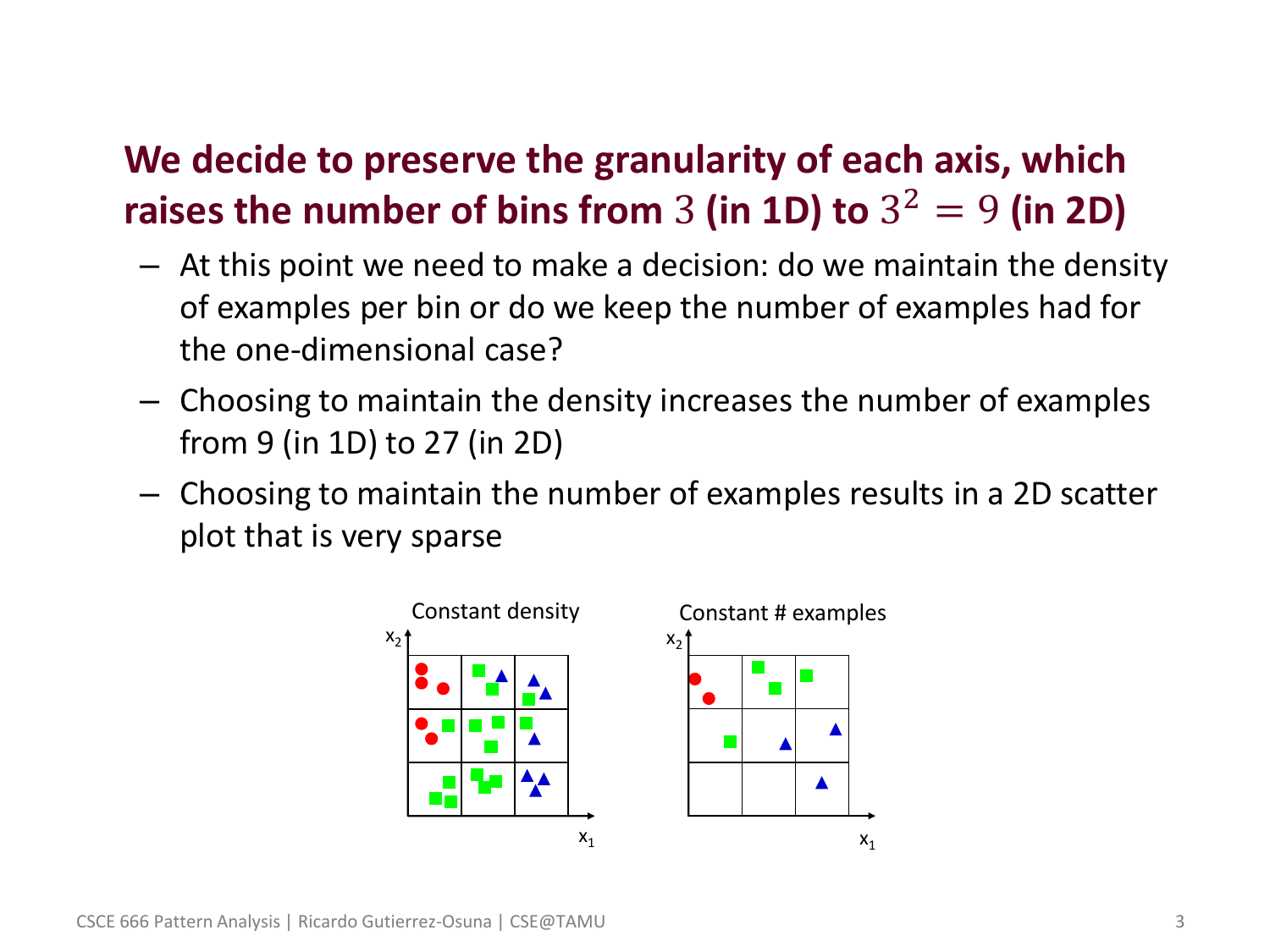### • **Moving to three features makes the problem worse**

- $-$  The number of bins grows to  $3^3 = 27$
- For the same density of examples the number of needed examples becomes 81
- For the same number of examples, the 3D scatter plot is almost empty



### • **Obviously, our approach to divide the sample space into equally spaced bins was quite inefficient**

– There are other approaches that are much less susceptible to the curse of dimensionality, **but the problem still exists**

#### • **How do we beat the curse of dimensionality?**

- By incorporating prior knowledge
- By providing increasing smoothness of the target function
- By reducing the dimensionality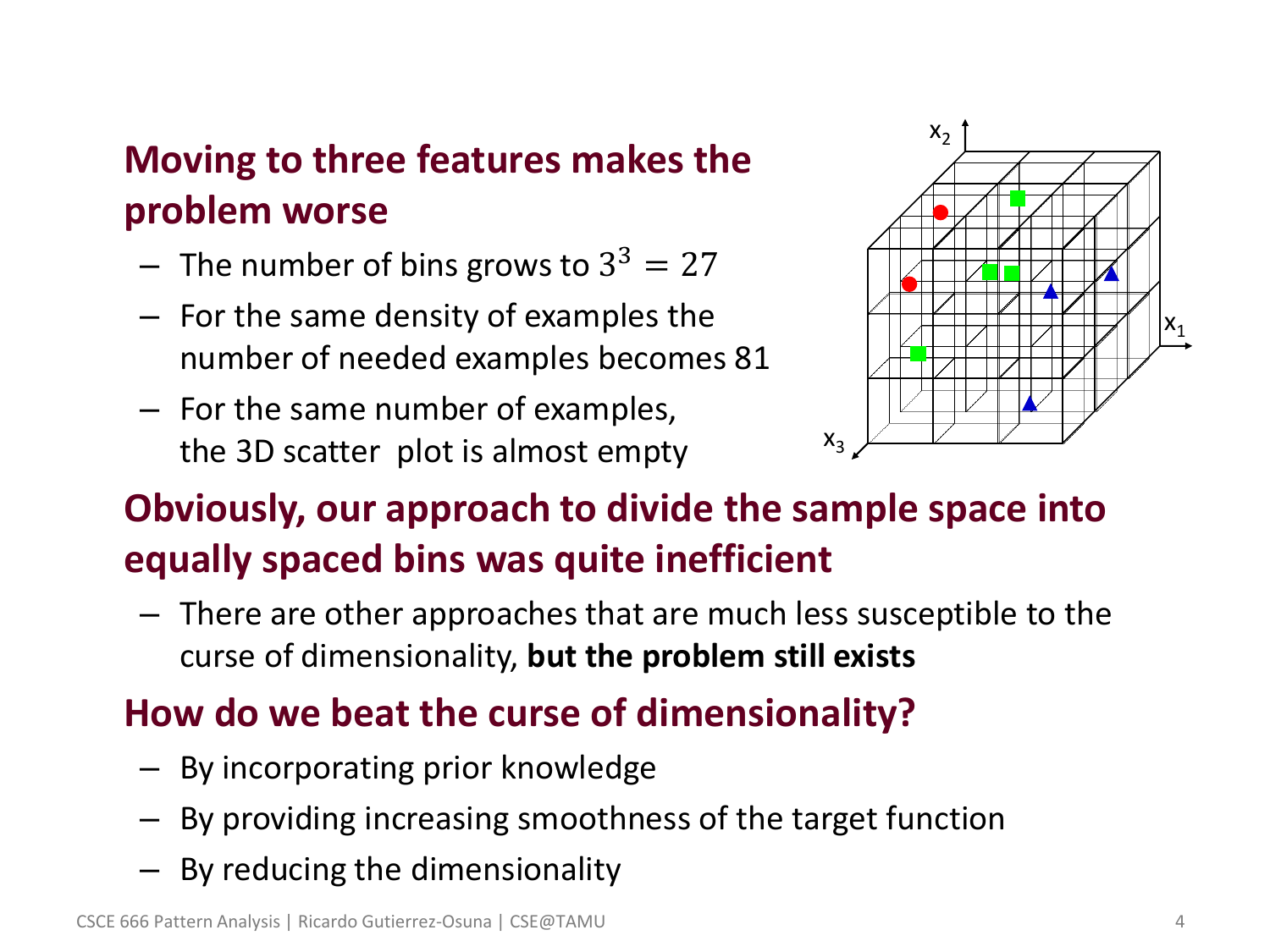#### • **What does the curse of dimensionality mean, in practice?**

- For a given sample size, there is a maximum number of features above which the performance of our classifier will degrade rather than improve
- In most cases, the additional information that is lost by discarding some features is (more than) compensated by a more accurate mapping in the lower-dimensional space

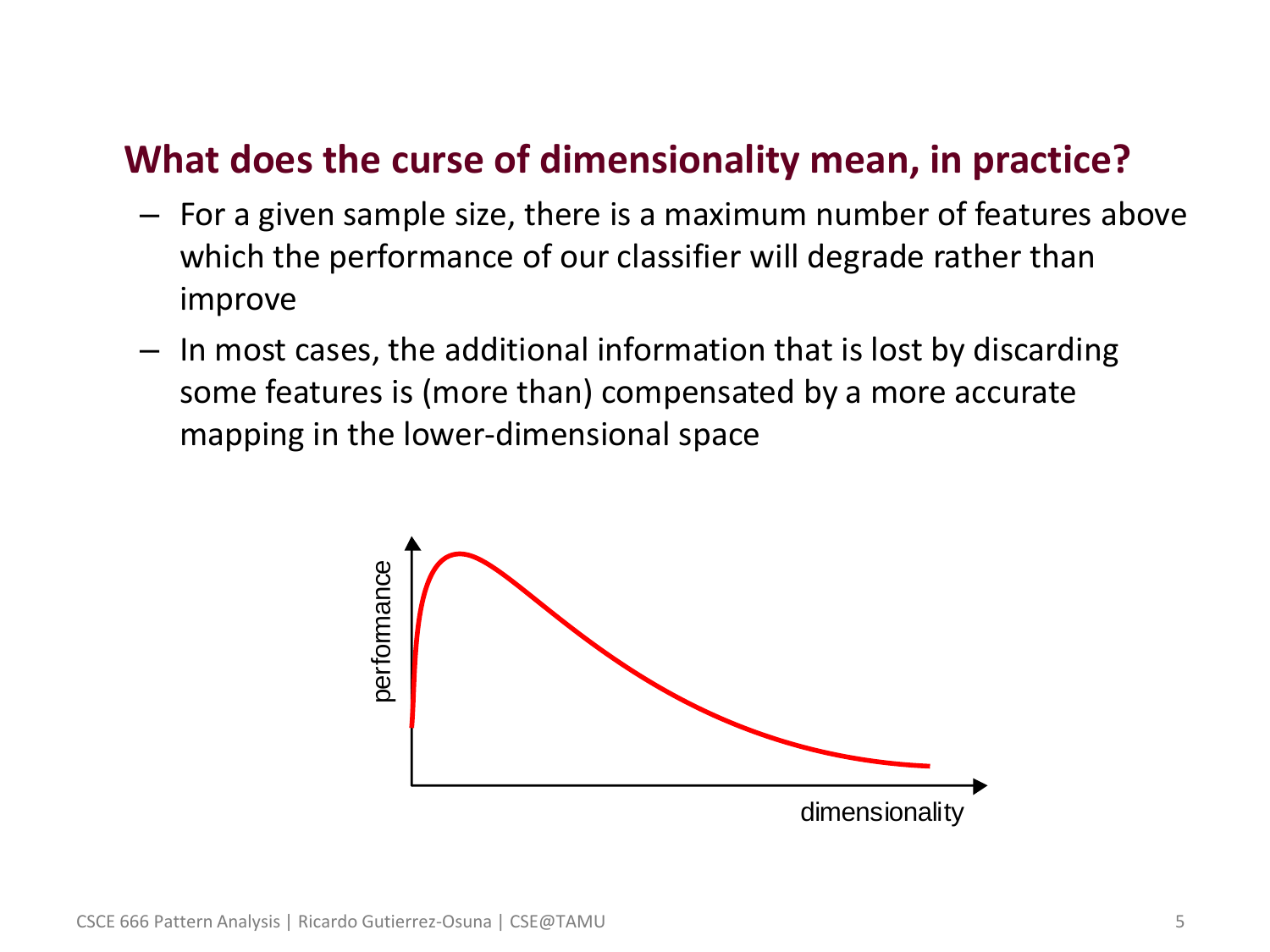#### • **Additional implications**

- Exponential growth in the #examples required to maintain a given sampling density
	- For a density of N examples/bin and D dimensions, the total number of examples is  $N^D$
- Exponential growth in the complexity of the target function (a density estimate) with increasing dimensionality
	- "*A function defined in high-dimensional space is likely to be much more complex than a function defined in a lower-dimensional space, and those complications are harder to discern*" –J. Friedman
	- This means that, in order to learn it well, a more complex target function requires denser sample points!
- What to do if it ain't Gaussian?
	- For 1D a large number of density functions can be found in textbooks, but for high-dimensions only the multivariate Gaussian density is available.
	- Moreover, for large D the Gaussian can only be handled in a simplified form!
- Humans have an extraordinary capacity to discern patterns and clusters in 1D, 2D and 3D, but these capabilities break down for  $D \geq 4$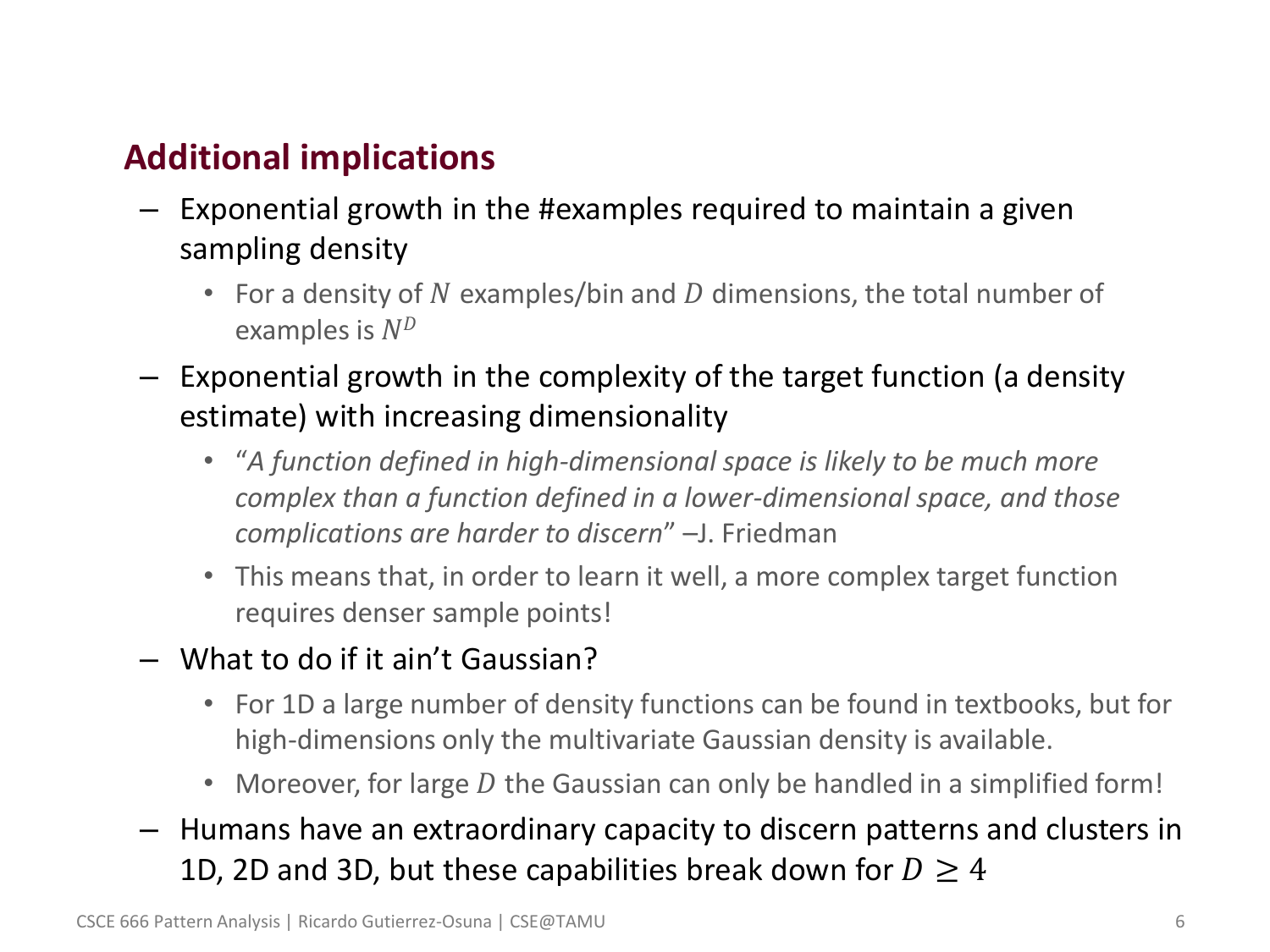# **Dimensionality reduction**

### • **Two approaches are available to reduce dimensionality**

- **Feature extraction**: creating a subset of new features by combinations of the existing features
- **Feature selection**: choosing a subset of all the features

$$
\begin{bmatrix} x_1 \\ x_2 \\ \vdots \\ x_N \end{bmatrix} \rightarrow \begin{bmatrix} x_{i_1} \\ x_{i_2} \\ \vdots \\ x_{i_M} \end{bmatrix} \qquad \qquad \begin{bmatrix} x_1 \\ x_2 \\ \vdots \\ x_N \end{bmatrix} \rightarrow \begin{bmatrix} y_1 \\ y_2 \\ \vdots \\ y_M \end{bmatrix} = f \left( \begin{bmatrix} x_1 \\ x_2 \\ \vdots \\ x_N \end{bmatrix} \right)
$$

#### • **The problem of feature extraction can be stated as**

- $-$  Given a feature space  $x_i \in \Re^N$  find a mapping  $y = f(x)$ :  $R^N \rightarrow R^M$ with  $M < N$  such that the transformed feature vector  $y \in R^M$  preserves (most of) the information or structure in  $R^N$
- An optimal mapping  $y = f(x)$  is one that does not increase  $P[error]$
- $-$  This is, a Bayes decision rule applied to the initial space  $R^N$  and to the reduced space  $R^M$  yield the same classification rate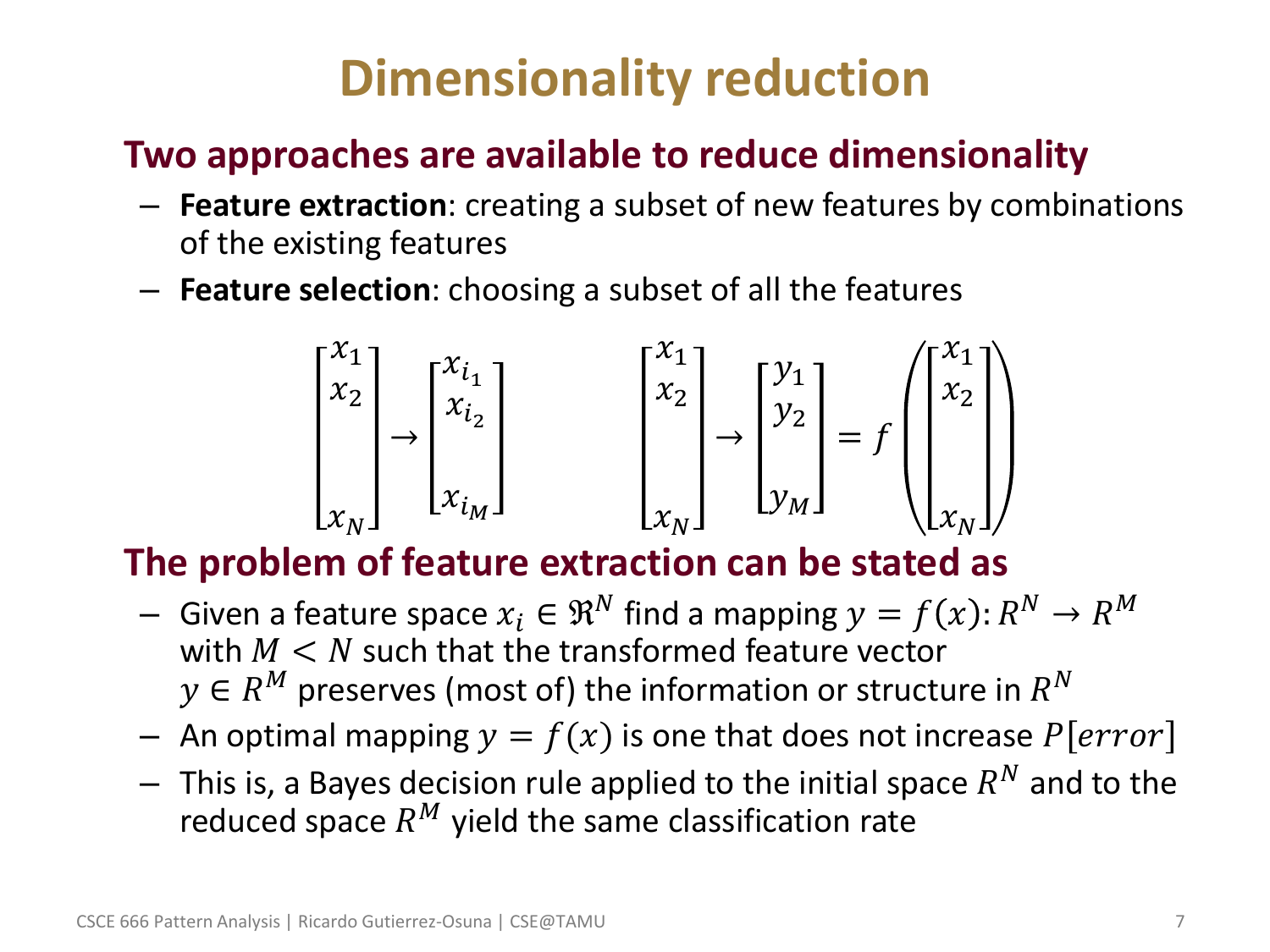#### • **Linear dimensionality reduction**

- In general, the optimal mapping  $y = f(x)$  will be a non-linear function
	- However, there is no systematic way to generate non-linear transforms
	- The selection of a particular subset of transforms is problem dependent
- For these reasons, feature extraction is commonly based on linear transforms, of the form  $y = Wx$

$$
\begin{bmatrix} x_1 \\ x_2 \\ \vdots \\ x_N \end{bmatrix} \rightarrow \begin{bmatrix} y_1 \\ y_2 \\ \vdots \\ y_M \end{bmatrix} = \begin{bmatrix} w_{11} & w_{12} & w_{1N} \\ w_{M1} & \vdots & w_{NN} \end{bmatrix} \begin{bmatrix} x_1 \\ x_2 \\ \vdots \\ x_N \end{bmatrix}
$$

- NOTE: When the mapping is a non-linear function, the reduced space is called a manifold
- We will focus on linear feature extraction for now, and revisit nonlinear techniques when we cover multi-layer perceptrons, manifold learning, and kernel methods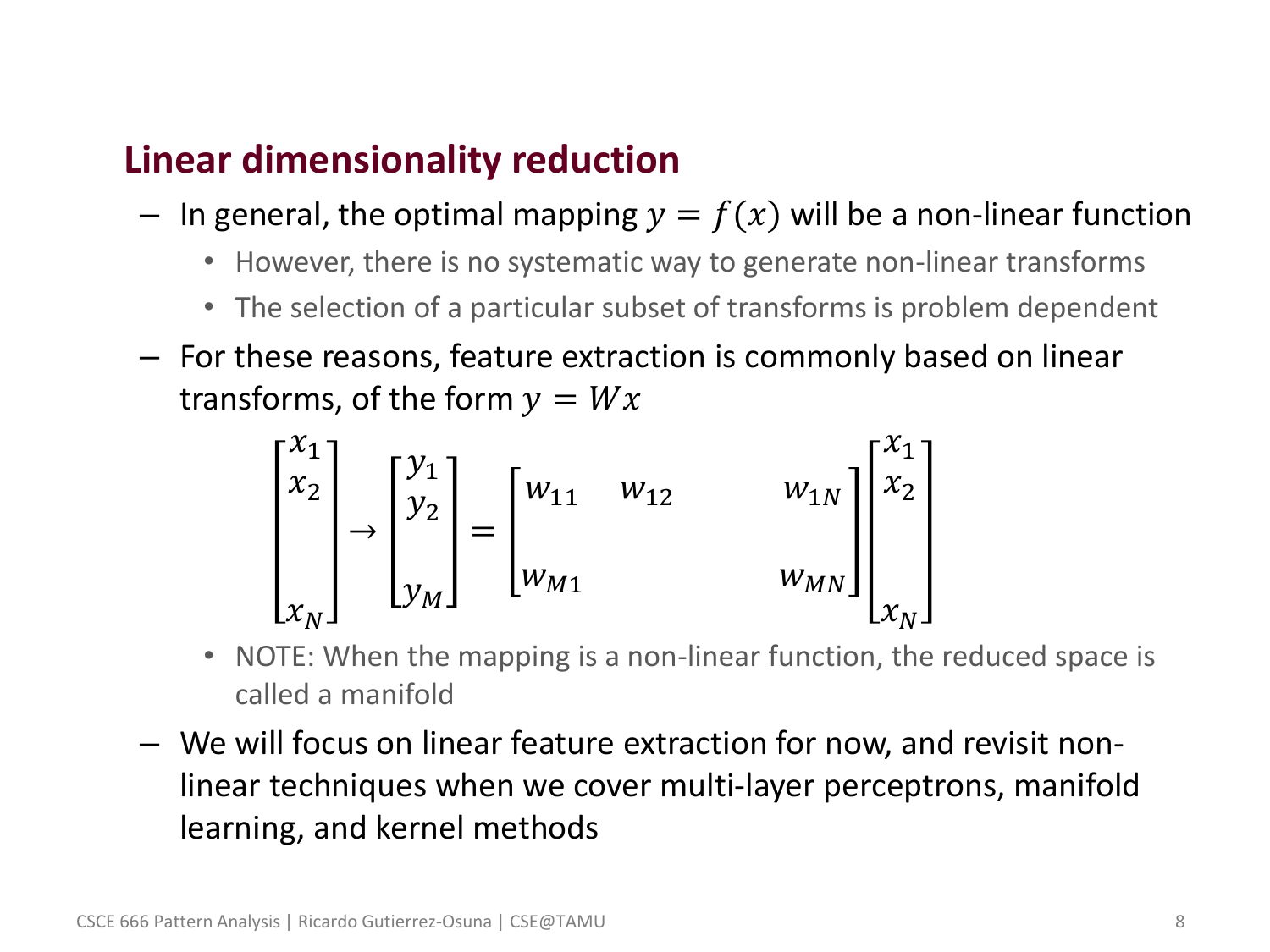# **Signal representation versus classification**

## Finding the mapping  $y = f(x)$  is guided by an objective **function that we seek to maximize (or minimize)**

- Depending on the criteria used by the objective function, feature extraction techniques are grouped into two categories:
	- **Signal representation**: The goal of the feature extraction mapping is to represent the samples accurately in a lower-dimensional space
	- **Classification**: The goal of the feature extraction mapping is to enhance the class-discriminatory information in the lower-dimensional space
- Within the realm of linear feature extraction, two techniques are commonly used
	- Principal components analysis (**PCA**): uses a signal representation criterion
	- Linear discriminant analysis (**LDA**): uses a signal classification criterion



*Feature*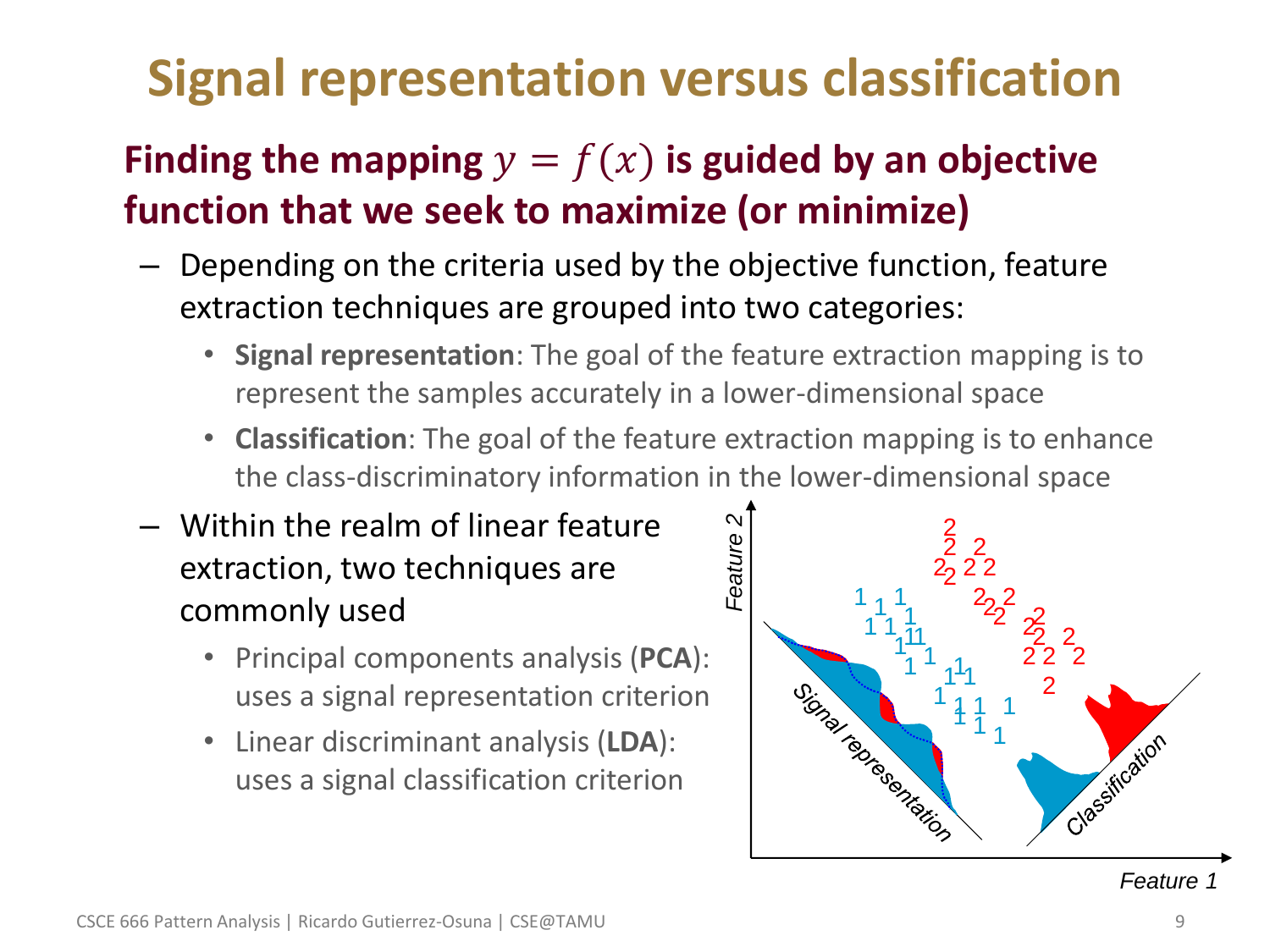# **Principal components analysis (PCA)**

### • **PCA seeks preserve as much of the randomness (variance) in the high-dimensional space as possible**

– Let  $x \in \mathbb{R}^N$  be represented as a linear combination of orthonormal basis vectors  $[\varphi_1 | \varphi_2 | ... \varphi_N]$  as

$$
x = \sum_{i=1}^{N} y_i \varphi_i \text{ where } \varphi_i^T \varphi_j = \begin{cases} 0; i \neq j \\ 1; i = j \end{cases}
$$

- Suppose we want to represent x with only M ( $M < N$ ) basis vectors
- $-$  We can do this by replacing the components  $[y_{M+1},..., y_N]^T$  with some pre-selected constants  $b_i$

$$
\hat{x}(M) = \sum_{i=1}^{M} y_i \varphi_i + \sum_{i=M+1}^{N} b_i \varphi_i
$$

– The representation error is then

$$
\Delta x(M) = x - \hat{x}(M) =
$$
  
\n
$$
\sum_{i=1}^{N} y_i \varphi_i - (\sum_{i=1}^{M} y_i \varphi_i + \sum_{i=M+1}^{N} b_i \varphi_i) =
$$
  
\n
$$
\sum_{i=M+1}^{N} (y_i - b_i) \varphi_i
$$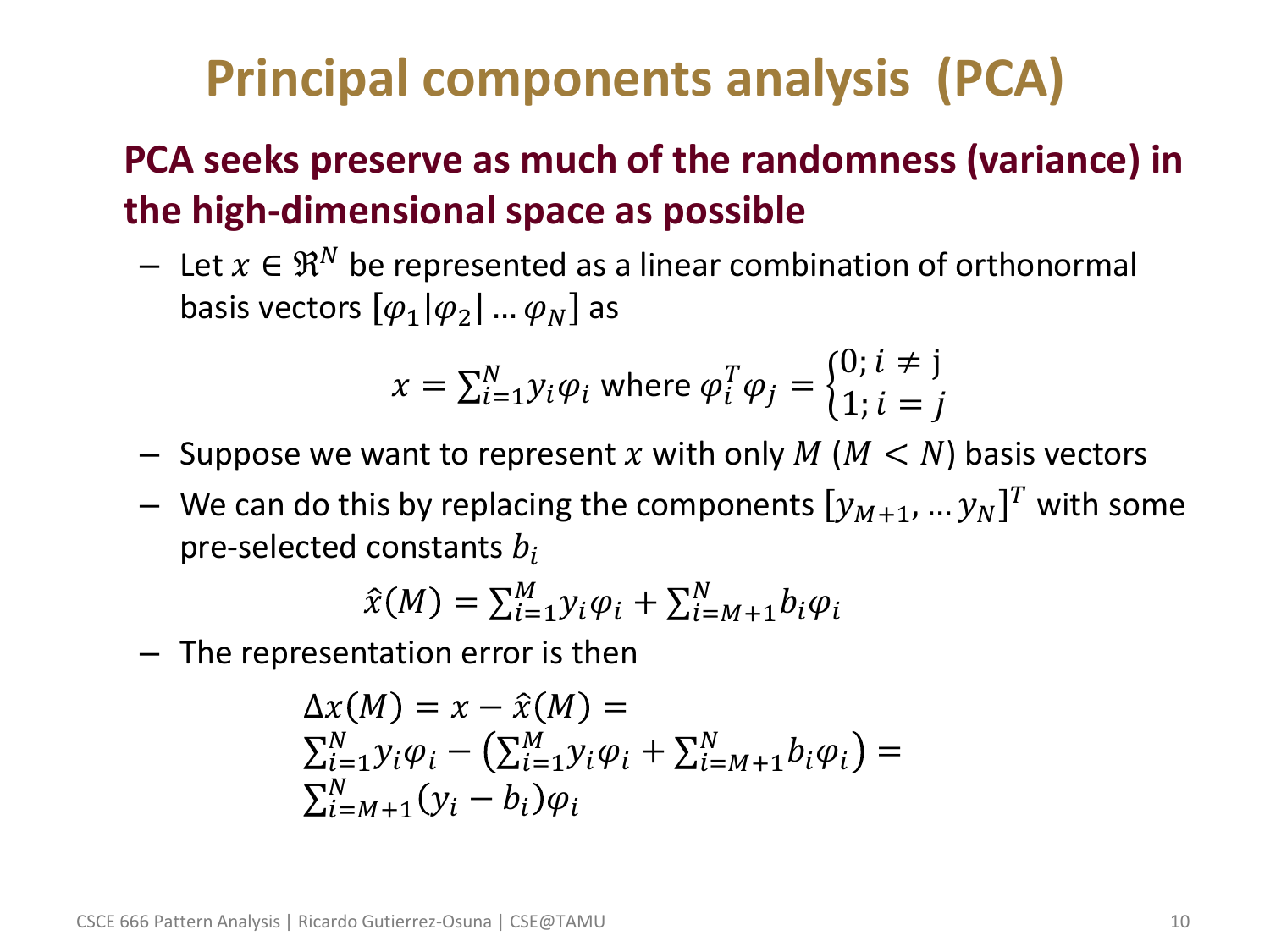- We can measure this representation error by the mean-squared magnitude of  $\Delta x$
- $-$  Our goal is to find the basis vectors  $\varphi_i$  and constants  $b_i$  that minimize this mean-square error

$$
\bar{\epsilon}^{2}(M) = E[|\Delta x(M)|^{2}] =
$$
  
\n
$$
E[\sum_{i=M+1}^{N} \sum_{j=M+1}^{N} (y_{i} - b_{i})(y_{j} - b_{j}) \varphi_{i}^{T} \varphi_{j}] =
$$
  
\n
$$
\sum_{i=M+1}^{N} E[(y_{i} - b_{i})^{2}]
$$

 $-$  To find the optimal values of  $b_i$  we compute the partial derivative of the objective function and equate it to zero

$$
\frac{\partial}{\partial b_i} E[(y_i - b_i)^2] = -2(E[y_i] - b_i) = 0
$$
  
\n
$$
\Rightarrow b_i = E[y_i]
$$

– Therefore, we will replace the discarded dimensions by their expected value, which is an intuitive result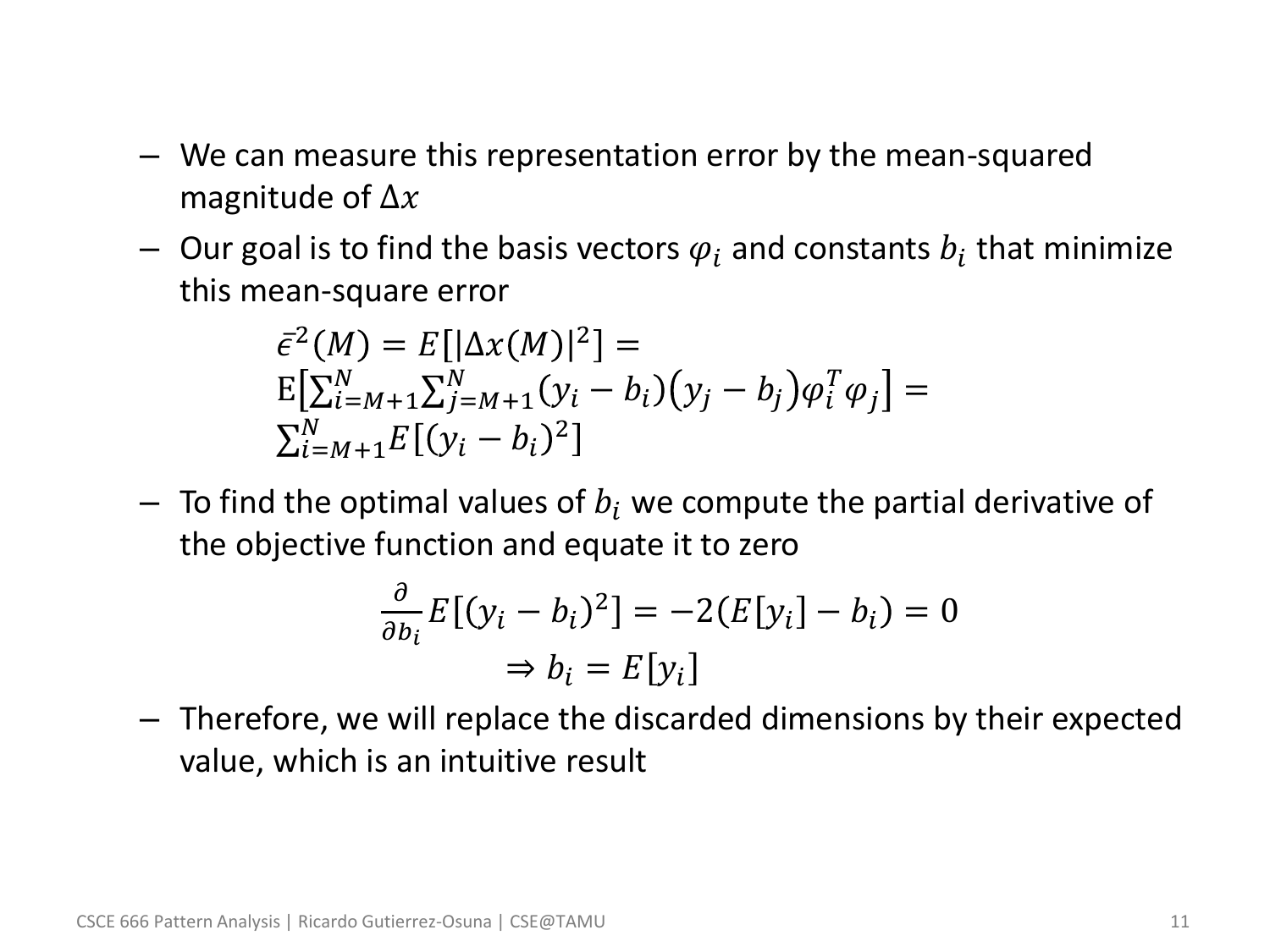#### – The MSE can then be written as

$$
\begin{aligned} \bar{\epsilon}^2(M) &= \sum_{i=M+1}^N E[(y_i - E[y_i])^2] = \\ &= \sum_{i=M+1}^N E[(x\varphi_i - E[x\varphi_i])^T (x\varphi_i - E[x\varphi_i])] = \\ &= \sum_{i=M+1}^N \varphi_i^T E[(x - E[x])(x - E[x])^T] \varphi_i = \\ &= \sum_{i=M+1}^N \varphi_i^T \Sigma_x \varphi_i \end{aligned}
$$

– We seek the solution that minimizes this expression, subject to the orthonormality constraint, which we incorporate into the expression using a set of Lagrange multipliers  $\lambda_i$ 

$$
\bar{\epsilon}^2(M) = \sum_{i=M+1}^{N} \varphi_i^T \Sigma_x \varphi_i + \sum_{i=M+1}^{N} \lambda_i (1 - \varphi_i^T \varphi_i)
$$

- Computing the partial derivative with respect to the basis vectors  $\partial \bar{\epsilon}^2(M$  $\partial\varphi_i$ =  $\partial$  $\partial\varphi_i$  $\sum_{i=M+1}^{N} \varphi_i^T \Sigma_x \varphi_i + \sum_{i=M+1}^{N} \lambda_i (1 - \varphi_i^T \varphi_i) \big] =$  $= 2(\Sigma_{\alpha} \varphi_i - \lambda_i \varphi_i) = 0 \Rightarrow \Sigma_{\alpha} \varphi_i = \lambda_i \varphi_i$ • NOTE:  $\frac{d}{dx}$  $x^T A x$ ) =  $(A + A^T)x = 2Ax$  (for A symmetric)
- $-$  So  $\boldsymbol{\varphi}_i$  and  $\lambda_i$  are the eigenvectors and eigenvalues of  $\boldsymbol{\Sigma}_x$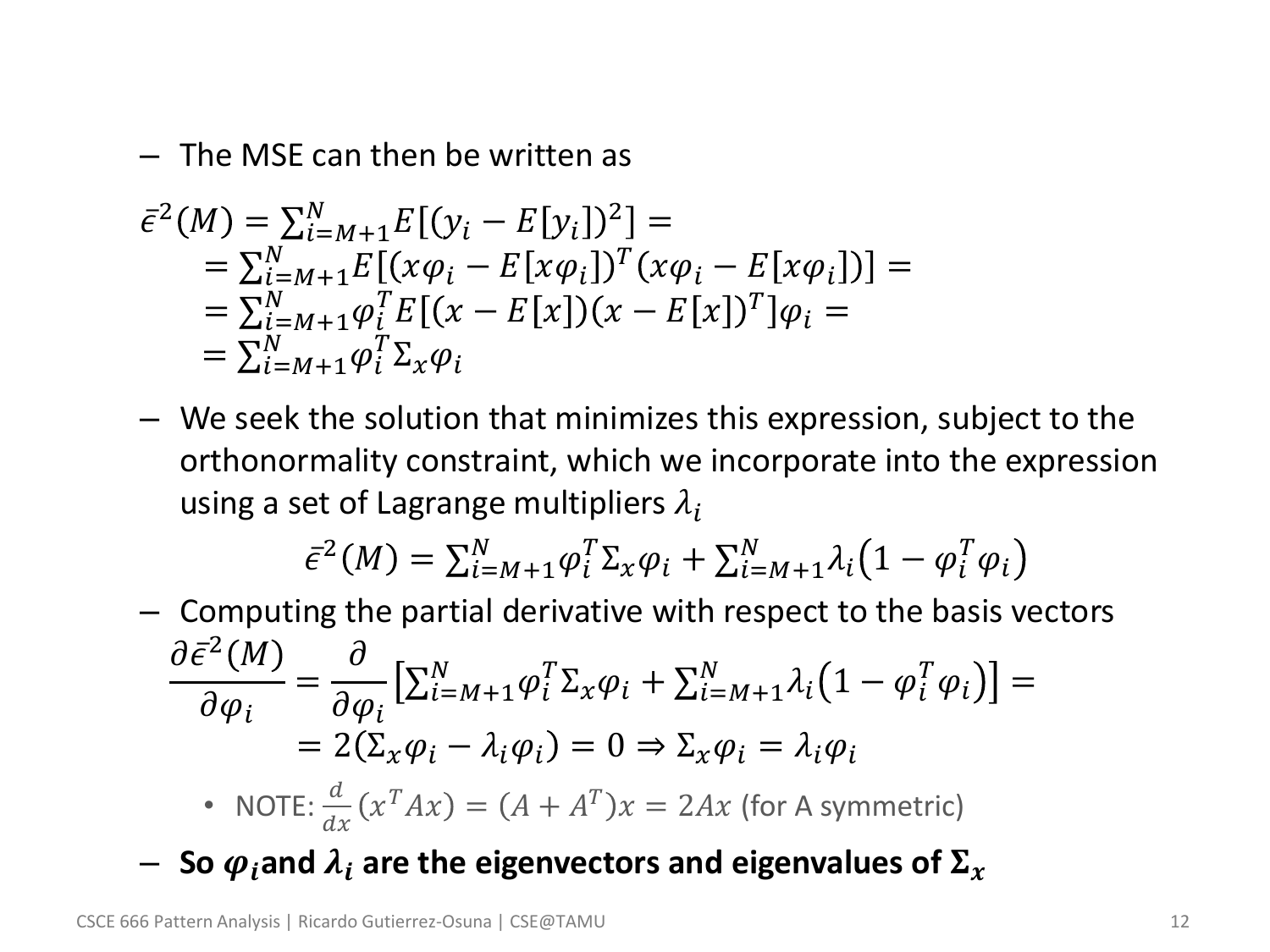- We can then express the sum-squared error as  $\bar{\epsilon}^2(M) = \sum_{i=M+1}^N \varphi_i^T \Sigma_x \varphi_i = \sum_{i=M+1}^N \varphi_i^T \lambda_i \varphi_i = \sum_{i=M+1}^N \lambda_i$
- In order to minimize this measure,  $\lambda_i$  will have to be smallest eigenvalues
- Therefore, to represent x with minimum MSE, we will choose the eigenvectors  $\varphi_i$  corresponding to the largest eigenvalues  $\lambda_i$

#### **PCA dimensionality reduction**

The optimal\* approximation of a random vector  $x \in \mathbb{R}^N$  by a linear combination of  $M < N$  independent vectors is obtained by projecting x onto the eigenvectors  $\varphi_i$  corresponding to the largest eigenvalues  $\lambda_i$  of the covariance matrix  $\Sigma_{\alpha}$ 

\*optimality is defined as the minimum of the sum-square magnitude of the approximation error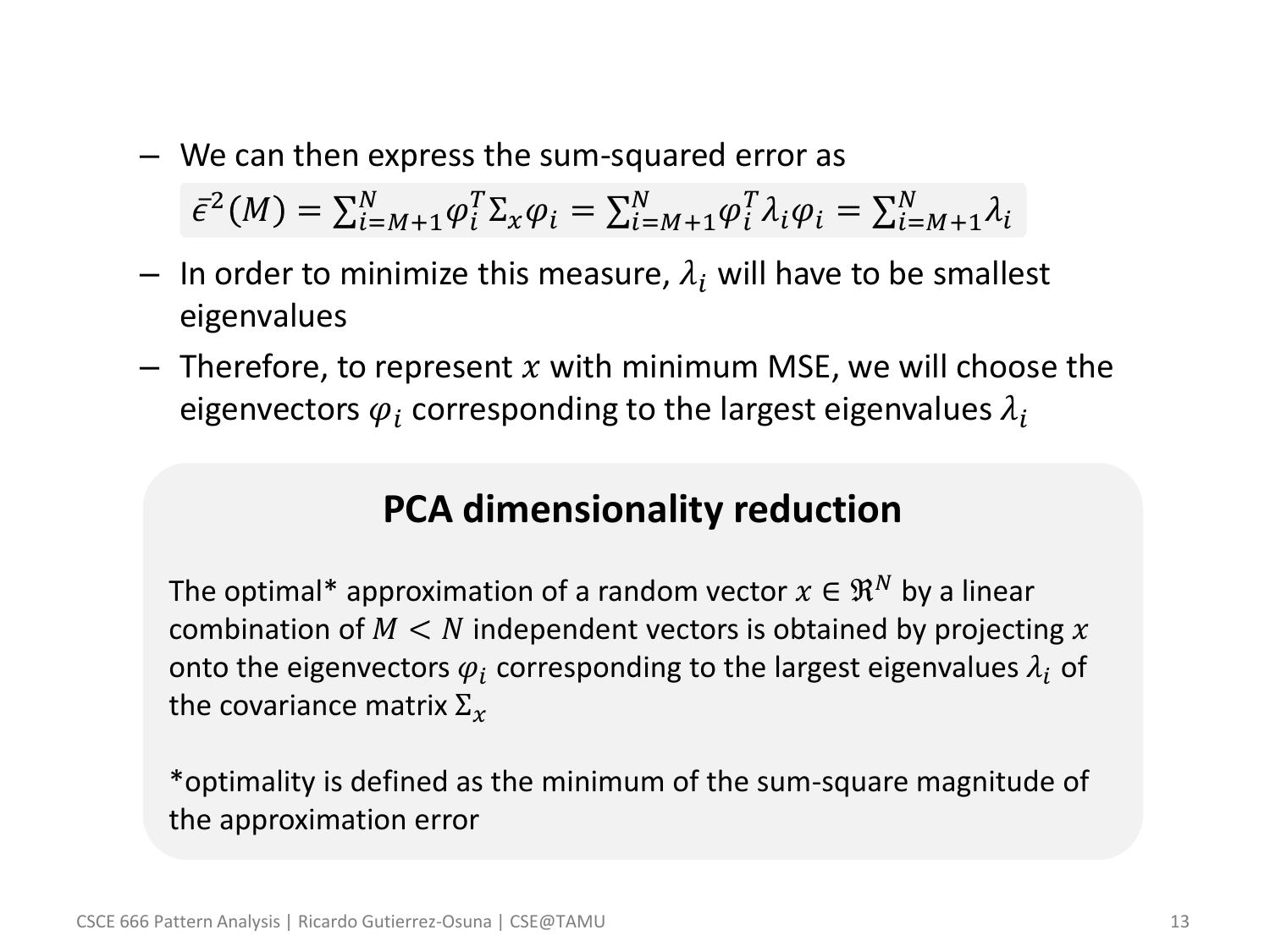#### • **NOTES**

- Since PCA uses the eigenvectors of the covariance matrix  $\Sigma_{\gamma}$ , it is able to find the independent axes of the data under the unimodal Gaussian assumption
	- For non-Gaussian or multi-modal Gaussian data, PCA simply de-correlates the axes
- The main limitation of PCA is that it does not consider class separability since it does not take into account the class label of the feature vector
	- PCA simply performs a coordinate rotation that aligns the transformed axes with the directions of maximum variance
	- **There is no guarantee that the directions of maximum variance will contain good features for discrimination**
- Historical remarks
	- Principal Components Analysis is the oldest technique in multivariate analysis
	- PCA is also known as the Karhunen-Loève transform (communication theory)
	- PCA was first introduced by Pearson in 1901, and it experienced several modifications until it was generalized by Loève in 1963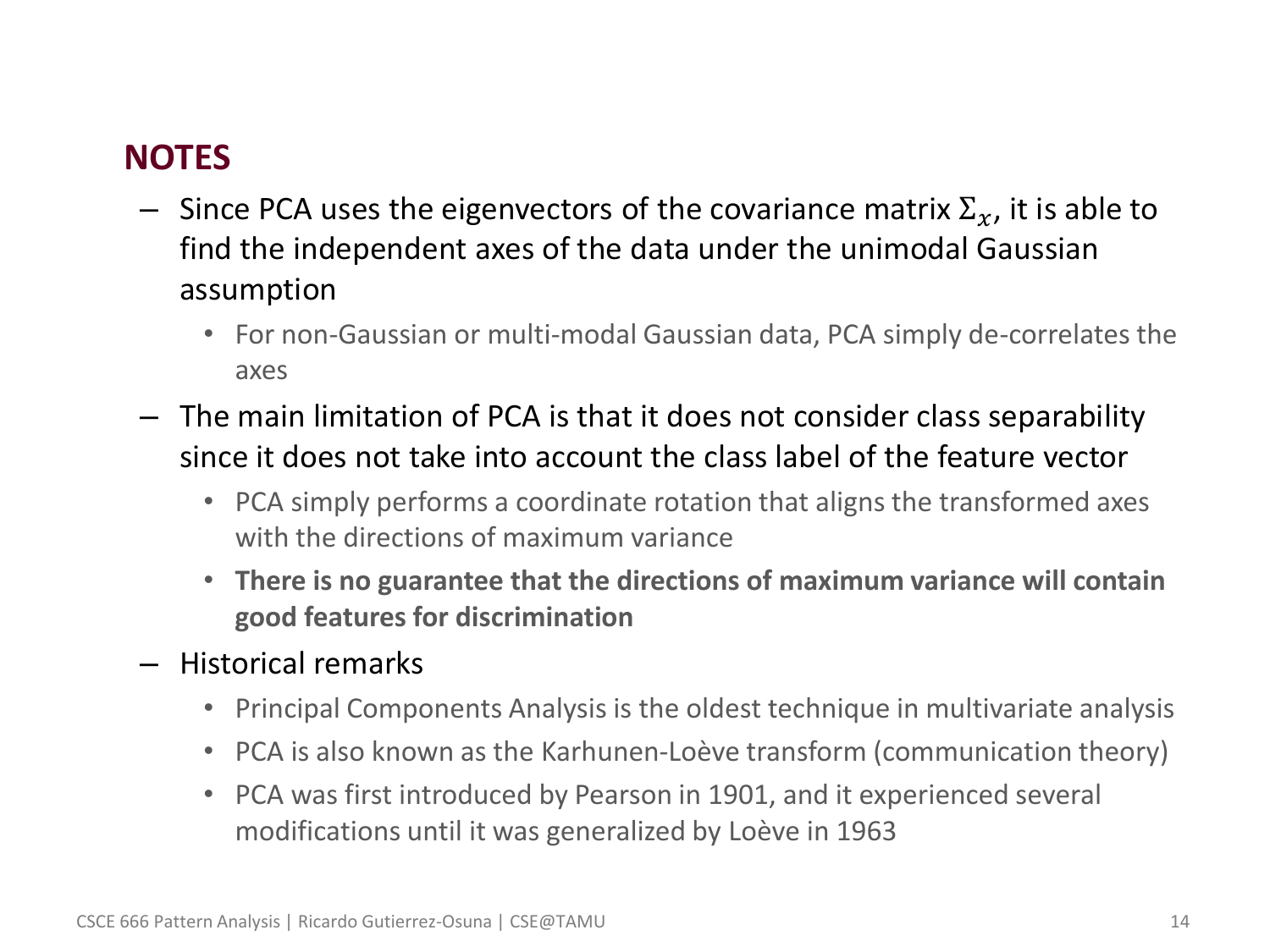# **Example I**

### **3D Gaussian distribution**  $N(\mu, \Sigma)$

$$
\mu = [0 \ 5 \ 2]^T \text{ and } \Sigma = \begin{bmatrix} 25 & -1 & 7 \\ 4 & -4 \\ 10 & 1 \end{bmatrix}
$$

- The three pairs of PCA projections are shown below
	- Notice that PC1 has the largest variance, followed by PC2
	- Also notice how PCA decorrelates the axes



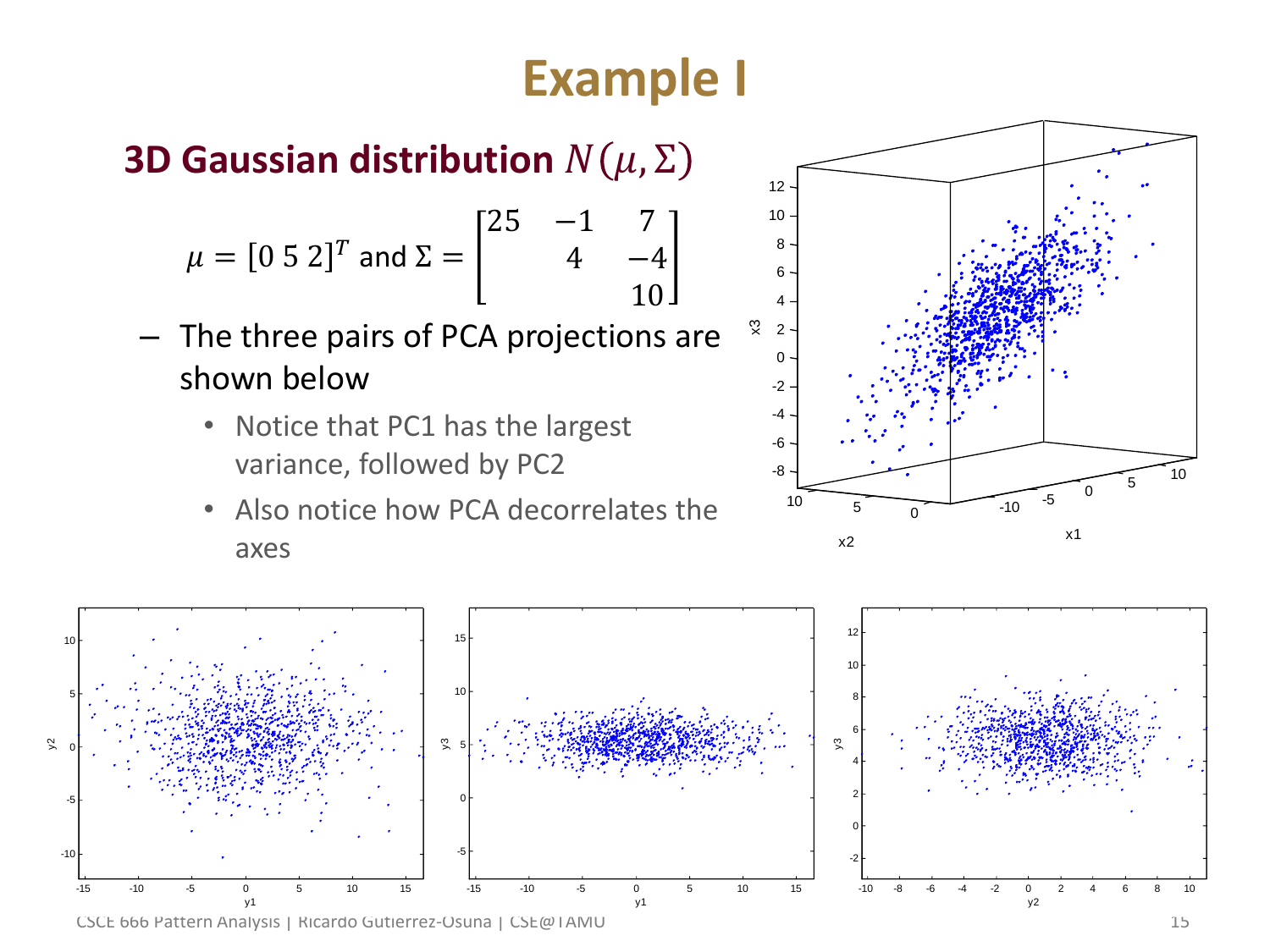# **Example II**

### • **The example in the next slide shows a projection of a 3D data set into two dimensions**

- Initially, there is no apparent structure in the dataset, except for the elongation of the point cloud
- Choosing an appropriate rotation unveils the underlying structure
	- You can think of this rotation as "walking around" the 3D dataset, looking for the best viewpoint
- PCA can help find such underlying structure
	- It selects a rotation such that most of the variability within the data set is represented in the first few dimensions of the rotated data
	- In our 3D case, this may seem of little use
	- However, when the data is highly multidimensional (10's of dimensions), this analysis is quite powerful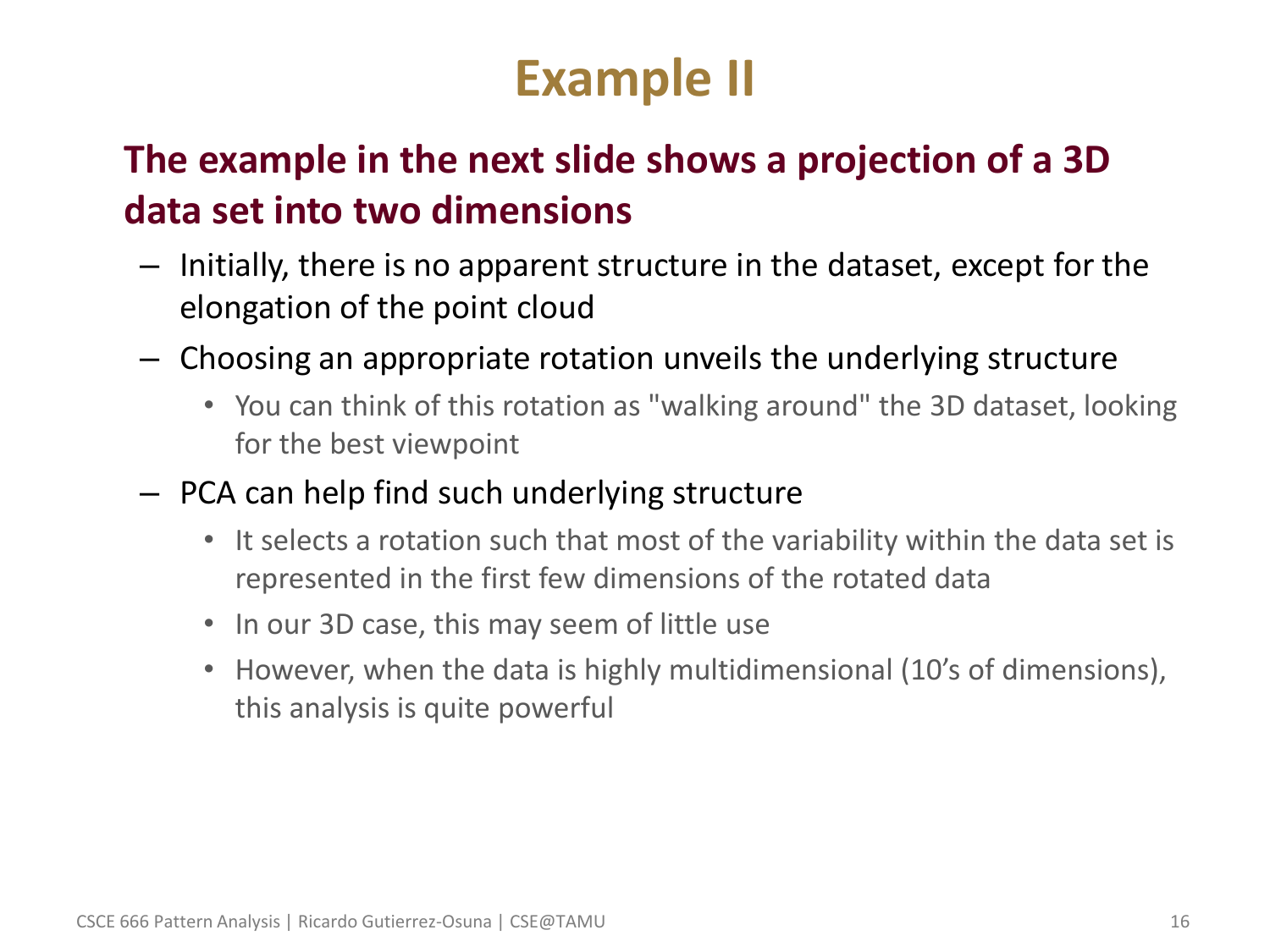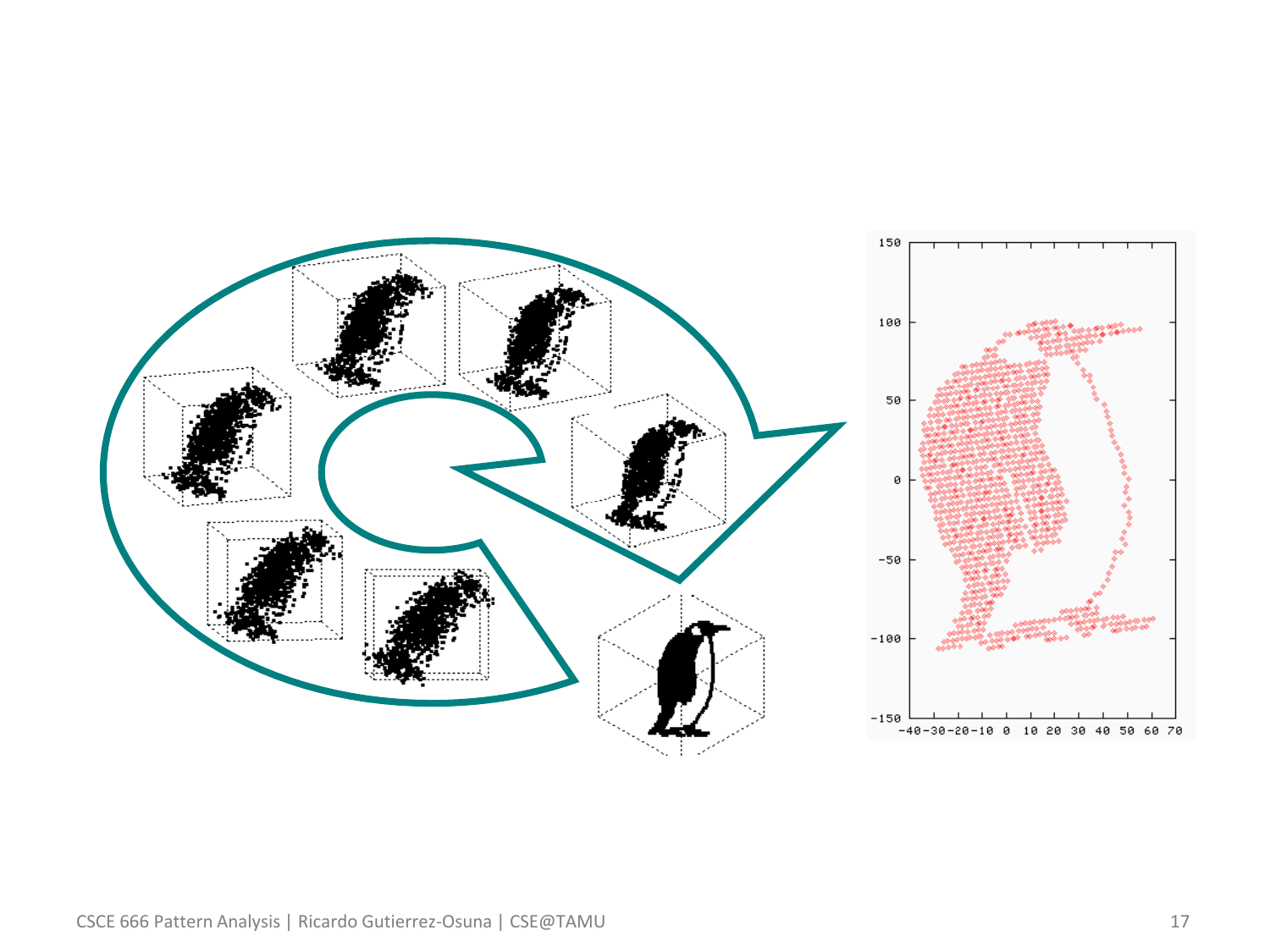# **Example III**

#### • **Problem statement**

- Compute the PCA for dataset
- $X = \{(1,2), (3,3), (3,5), (5,4), (5,6), (6,5), (8,7), (9,8)\}\$
- Let's first plot the data to get an idea of which solution we should expect

### • **Solution**

– The sample covariance is

$$
\Sigma_x = \begin{bmatrix} 6.25 & 4.25 \\ 4.25 & 3.5 \end{bmatrix}
$$

– The eigenvalues are the zeros of the characteristic equation

$$
\Sigma_x \nu = \lambda \nu \Rightarrow |\Sigma_x - \lambda I| = 0
$$
  
\n
$$
\Rightarrow | \begin{array}{c} 6.25 - \lambda & 4.25 \\ 4.25 & 3.5 - \lambda \end{array} | = 0
$$
  
\n
$$
\Rightarrow \lambda_1 = 9.34; \lambda_2 = 0.41
$$